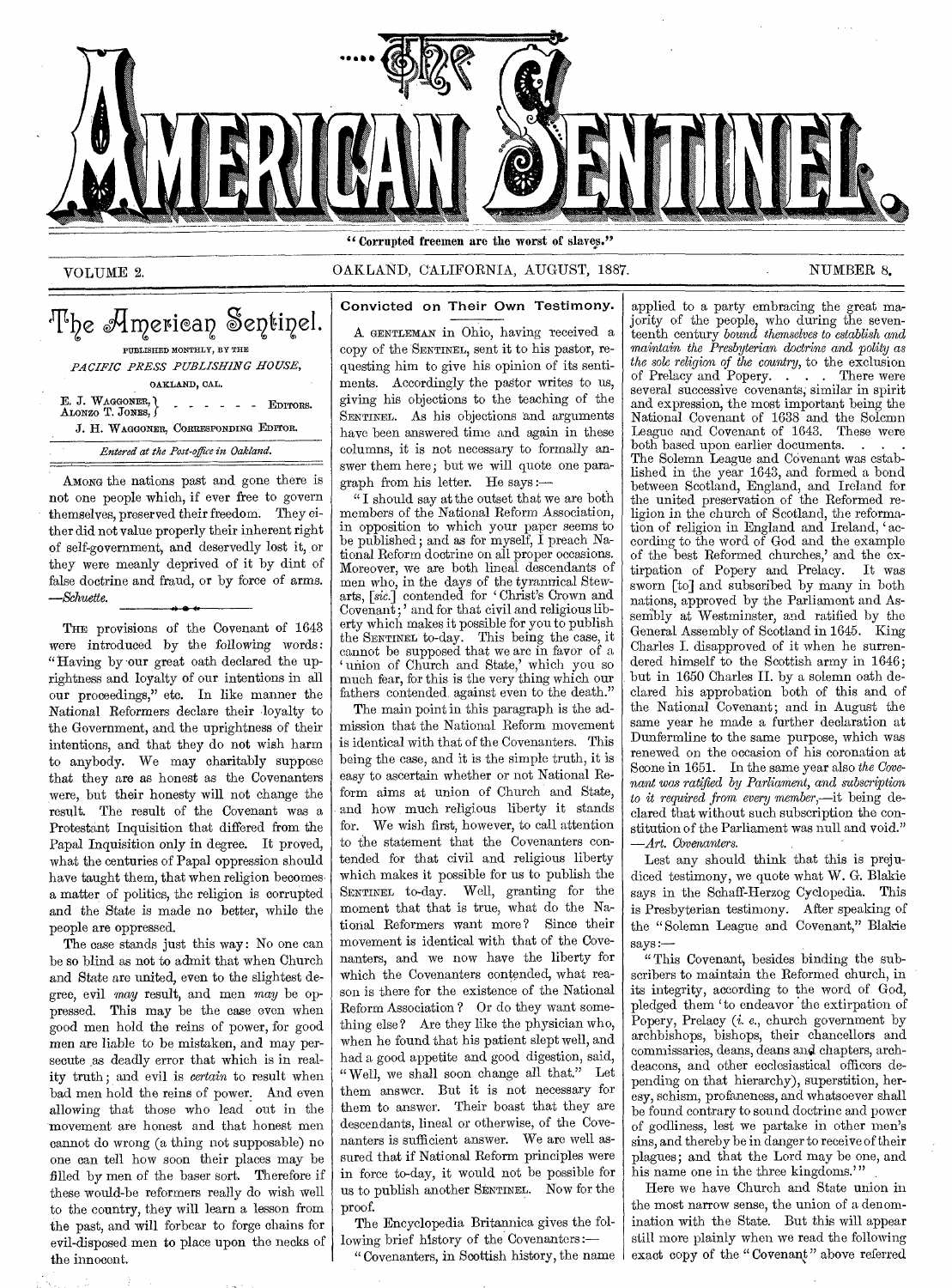to, and which every member of Parliament was *required* to sign:—

"ASSEMBLY AT EDINBURGH, AUGUST 30, 1639, SESSION 23.

### *"Act ordaining, by Ecclesiastical Authority, the Subscription of the Confession of faith and Covenant 'with the Assembly's Declaration.*

"The General Assembly considering the great happiness which may flow from a *full*  and *perfect* union of *this kirk and kingdom,* by joining of all in one and the same covenant with God, with the King's Majesty, and amongst ourselves ; having, by our great oath, declared the uprightness and loyalty of our intentions in all our proceedings; and having withal supplicated his Majesty's high Commissioner, and the Lords of his Majesty's honorable privy council, to enjoin, by act of council, all the lieges in time coming to subscribe the Confession of Faith and Covenant; which, as a testimony of our fidelity to God, and loyalty to our king, we have subscribed : And seeing his Majesty's high Commissioner, and the Lords of his Majesty's honorable privy council, have granted the desire of our supplication, ordaining, by civil authority, all his Majesty's lieges, in time coming, to subscribe the foresaid Covenant: *that our* union *may be the* more *full and perfect,* we, by our act and constitution ecclesiastical, do approve the foresaid Covenant in all the heads and clauses thereof; and ordain of new, under all ecclesiastical censure, That all the masters of universities, colleges, and schools, all scholars at the passing of their degrees, all persons suspected of Papistry, or any other error; and finally, all the members of this kirk and kingdom, subscribe the same, with these words prefixed to their subscription, The Article of this Covenant, which was at the first subscription referred to the determination of the General Assembly, being determined; and thereby the five articles of Perth, the government of the kirk by bishops, the civil places and power of kirkmen, upon the reasons and grounds contained in the acts of the General Assembly, declared to be unlawful within this kirk; We subscribe according to the determination foresaid.' And ordain the Covenant, with this declaration, to be insert in the registers of the Assemblies of this kirk, general, provincial, and presbyterial, *ad perpetuam rei memoriam.* And in all humility supplicate his Majesty's high Commissioner, and the honorable Estates of Parliament, by their authority, to ratify and enjoin *the same, under all civil pains;* which will tend to the glory of God, preservation of religion, the King's Majesty's honor, and perfect peace of this kirk and kingdom."

Notice that this act ordained "a *full* and *perfect union"* of the church and kingdom, and the suppression of error "under all civil pains." We cannot but smile when our We cannot but smile when our friend tells how the Covenanters contended for liberty of conscience. They contended for liberty for themselves, that is true; but having obtained it, they were not content therewith, but. must needs *force their liberty*  upon everybody else! They reasoned, no doubt, that what suited them was good for everybody else, and if other people did not chance to think so, why then they ought, for the good of their own souls, to be *compelled* to accept the Covenanters' liberty of conscience.

To show how completely the church ruled the State, we quote again from the Encyclopedia Britannica. After having described the manner by which the Act of 1639 was secured, the writer says :—

"The church was now secure, She had

gained the day, because on this occasion the zeal of the ministers and the interests of the nobles had been both enlisted in her service. The victory had been won in her name, and the influence of her ministers was vastly increased. For the spiritual tyranny which they introduced, the reader should refer to Buckle's famous chapter; or, if he think those statements to be partial or exaggerated, to original records, such as those of the presbyteries of St. Andrews and Cupar. The arrogance of the ministers' pretensions, and the readiness with which these pretensions were granted, the appalling conceptions of the Deity which were inculcated, and the absence of all contrary expressions of opinion, the intrusion on the domain of the magistrate, the vexatious interference in every detail of family and commercial life, and the patience with which it was borne, are to an English reader alike amazing. 'We acknowledge,' said they, that according to the latitude of the word of God (which is our theme) we are allowed to treat in an ecclesiastical way of greatest and smallest, from the king's throne that should be established in righteousness, to the merchant's balance that should be used in faith-<br>fulness.' The liberality of the interpretation The liberality of the interpretation given to this can only be judged of \_after minute *reading."—Encyclopedia Britannica, art. Presbyterianism.* 

It will not be denied that Buckle was not partial toward religion ; yet since his statements are supported by the records, and he gives the authority for them all, no one can deny that he has written the truth. Accordingly we quote one paragraph from the "famous chapter" to which the Britannica refers. It will show the effect of the " full and perfect union " of that " kirk and kingdom : "

"According to the Presbyterian polity, which reached its height in the seventeenth century, the clergyman of the parish selected a certain number of laymen on whom he could depend, and who, under the name of elders, were his counselors, or rather the ministers of his authority. They, when assembled together, formed what was called the Kirk-session, and this little court, which enforced the decisions uttered in the pulpit, was so supported by the superstitious reverence of the people, that it was far more powerful than any civil tribunal. By its aid the minister became supreme. For, whoever presumed to disobey him was excommunicated, was deprived of his property, and was believed to have incurred the penalty of eternal perdition. Against such weapons, in such a state of society, resistance was impossible. The clergy interfered\_ with every man's private concerns, ordered how he should govern his family, and often took upon themselves the personal control of his household. Their minions, the elders, were everywhere ; for each parish was divided into several quarters, and to each quarter one of these officials was allotted, in order that he might take special notice of what was done in his own district. Besides this, spies were previously appointed, so that nothing could escape their supervision. Not only the streets, but even private houses were searched, and ransacked, to see if anyone was absent from church while the minister was preaching. To him all must listen, and him all must obey. Without the consent of his tribunal, no person might engage himself either as a domestic servant, or as a field laborer. If anyone incurred the displeasure of the clergy, they did not scruple to -summon his servants and force them to state whatever they knew respecting him, and whatever they had seen done in his house. To speak disrespectfully of a preacher was a grievous offense; to differ from him

was a heresy ; even to pass him in the streets without saluting him, was punished as a crime. His very name was regarded as sacred, and not to be taken in vain. And, that it might be properly protected, and held in due honor, an Assembly of the church, in 1642, forbade it to be used in any public paper, unless the consent of the holy man had been previously obtained."—History *of Civilization in England, Vol. 2, chap. 5.* 

We who have never experienced the rigors of ecclesiastical supremacy, can scarcely believe that such a state of things could ever exist. Yet all know that under Papal supremacy the Inquisition carried on the most barbarous system of espionage, and why should we wonder that it could be done under Presbyterian supremacy. A Catholic is no worse by nature than a man of any other belief. The Catholics did not persecute because they were by nature worse than others, neither was it because their religious tenets were erroneous, but because by their polity they were bound to enforce their religious tenets, right or wrong, upon everybody. If the Catholics were not bound by their superiors to carry their religion into politics, they would be just as good citizens as men of any other denomination. And when men of any or all denominations try to enforce their opinions, no matter how true those opinions may be, upon others, nothing but persecution can come. So the Covenanters contended against Catholic Popery, but established a Protestant Popery that was equally bad.

We do not quote these things for the purpose of bringing Scotch Presbyterianism into disrepute, nor for the purpose of holding the Covenanters up to scorn. We simply wish to show the inevitable result of a union, no matter what its nature, between religious bodies and the State. We know that the National Reformers say that they do not want a union of Church and State, but a union of religion and the State; but, as we have many times shown, this is a distinction without any difference. *That* was all the Covenanters wanted. It is sufficient at this time to remind the reader that there can be no religion where there are no people to profess religion. Religion cannot therefore be exhibited abstractly, but only in connection with some religious body. And so, when you have a union of religion and the State, you necessarily have a union of some religious body or bodies and the State.

The last quotation we made showed the power which the ministers arrogated to themselves. The way in which this came about was very natural. They had been foremost in the fight against Catholic oppression, and thus were looked up to with great reverence as in a sense the saviours of the country. Then when freedom from Catholic rule was gained, they were loth to lay down the power which they had acquired, and which the people readily acknowledged. All history and experience show that when any man once gets power in his hands, he imagines that the people can never be so well off with that power in any other hands. So the Protestant clergy, believing that the religion which they pro,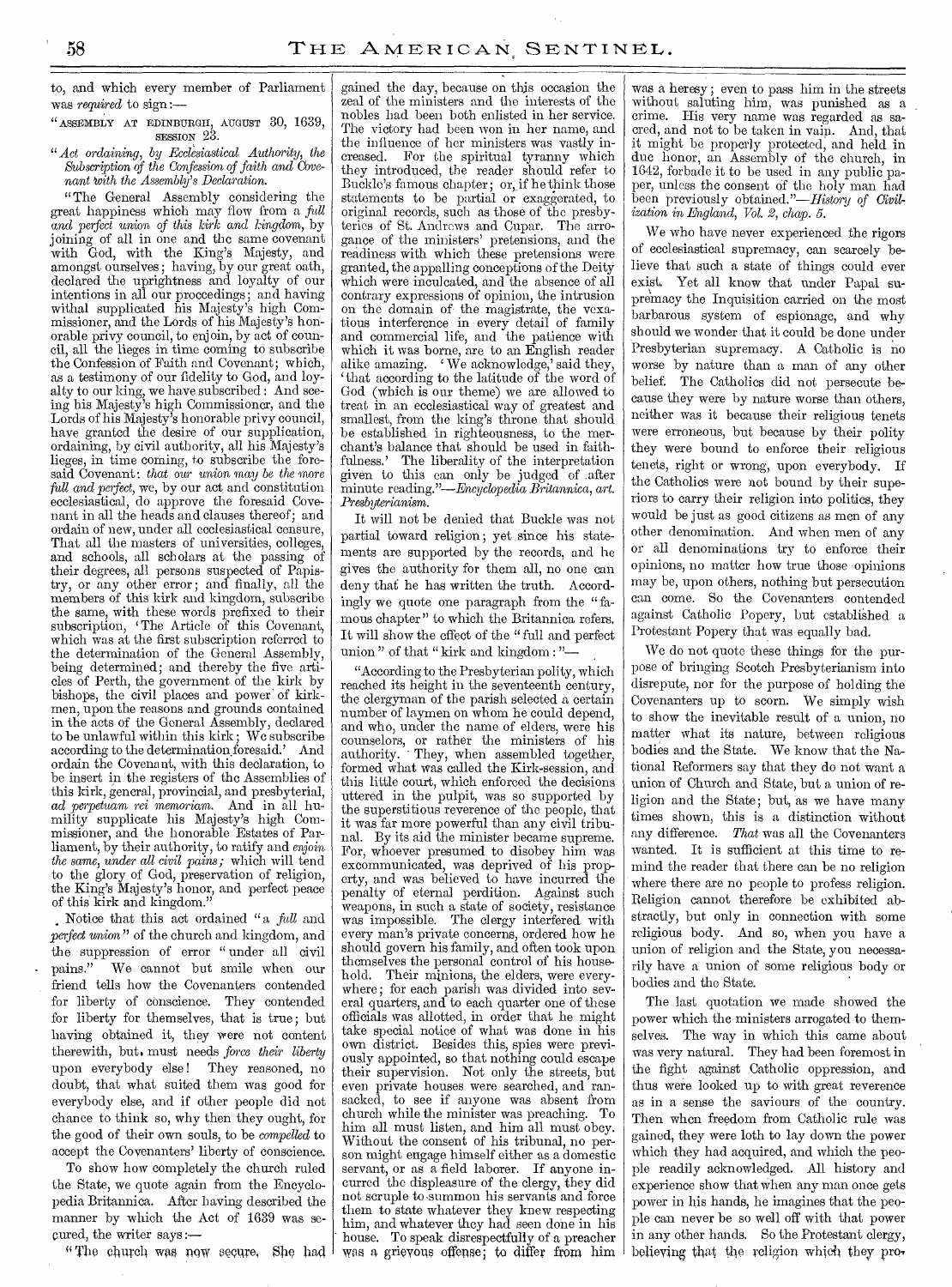fessed was " the truth, the whole truth, and nothing but the truth," and having the power in their hands, enforced their religion, even to the smallest minutia, upon the people.

Now let it be remembered that the National Reform Association has set for its model the work of the Covenanters; that the leading National Reformers boast of their descent from the Covenanters; and that the liberty which was had under the "Covenant," is the liberty which they wish to establish in this country, and then decide whether such "liberty " is better than that which we now enjoy. That the National Reformers do expect to have a Protestant hierarchy, who shall rule with as much despotism as did the Covenanter clergy, or the priests of Rome, is evident from the following utterance of Rev. J. C. K. Milligan, one of the leading National Reformers :—

" If our nation will accept God as the source of all authority, Christ Jesus as the nation's king, and his law as of supreme authority over them, its creed is orthodox. The theological questions referred to do not belong to the nation as a civil organism, nor to our movement, which is a civil and not an ecclesiastical one; *the churches must settle these questions* among themselves and with each other, and at least we *will not allow the civil Government* to decide between them, and to ordain church doctrines, ordinances; and laws."— *Christian Statesman, Feb. 21, 1884.* 

" We will not allow," etc. Nothing shall be enacted which *we* ministers do not approve. This is the language of ecclesiastical despotism. Plenty more might be given to the same effect, but this is sufficient to show that National Reform success means not only a union of Church and State, but a union with the State subordinate to the Church, and bound to carry out the commands of the clergy. That means "liberty of conscience" —to those who are in the ascendency—but galling oppression to all dissenters. We know of no higher ground upon which we could base a request to the people of this country to support the AMERICAN SENTINEL, than that it is firmly set for the defense of the people against such " liberty " as the National Reform Association would give us.  $E. J. W.$ 

PROTESTANTS, generally, are too apt to suppose that there is something in their creed which protects them against those hurtful extravagancies which have been, and, to a certain extent, still are, practiced in the Catholic Church. Never was a greater mistake. There is but one protection against the tyranny of any class; and that is, to give that class very little power. Whatever the pretensions of any body of men may be, however smooth their language, and however plausible their .claims, they are sure to abuse power, if much of it is conferred on them. The entire history of the world affords no instance to the contrary. In Catholic countries, France alone excepted, the clergy have more authority than in Protestant countries. Therefore, in Catholic countries, they do more harm than in Protestant countries, and their peculiar views are developed with greater freedom. The difference depends, not on the nature of the creed,

but on the power of the class. This is very apparent in Scotland, where the clergy, being supreme, did, Protestants though they were, imitate the ascetic, the unsocial, and the cruel doctrines, which, in the Catholic Church, gave rise to convents, fastings, scourgings, and all the other appliances of an uncouth and ungenial superstition.—Buckle.

#### *0 0*  Superficial Criticisms.

A LETTER has been received from Ohio, criticising our positions taken in the SENTINEL. We do not give the name of the writer, because we do not know that he has any standing among the National Reformers. But he speaks as the Reformers speak, and labors under the same difficulties of mental vision which afflict all, or nearly all, of that order, and therefore we will give him some attention. The reader will notice that we have already examined the same points as set forth by writers in the *Statesman,and Nation.* 

The writer is. astonished that we make a distinction between morality and religion. We, in turn, are astonished that anybody can be found who denies or doubts that such a distinction exists. The difficulty is to so simplify the subject as to bring it down to the comprehension of the average Reformer. But we will make another effort.

Our critic acknowledges that moral laws, such as, Thou shalt not kill, or steal, existed before Christianity existed; but he insists that they are a part of Christianity because a man cannot break these laWs and be a Christian. Now we know that Christianity *enforces* morality, but in its nature it is distinct from it. To prove his point he offers the following as an illustration :—

" A man commits a theft; we say that he has violated the law of the land which says, Thou shalt not steal. Did this country originate that law? No. But it is a part of the law of the country."

Now there must always be some analogy, or likeness, between an illustration and the thing intended to be illustrated. But in this case there is none whatever; hence there is no illustration. Christianity is a religion—neither more nor less. Our Government is not a religion, or a religious system. There is a Christian- religion, but there is not an American religion, or a United States religion. No such religion was ever instituted. Again, Christianity is a *remedial system;* its whole design toward man is to recover him from his fallen condition, for if man had not fallen Christianity would not have existed. But our Government is not a remedial system, in any sense; nor to any degree. It is a civil, legal system. It does not, it cannot take hold of man's moral nature; it cannot recover him from any fallen condition. Its object is solely *to keep the peace;* to restrain men from overt acts of aggression upon the rights of their fellow-men. The very fact that this writer presents Christianity and this Government as parallels or analogous systems, proves that he has not the remotest idea of correct distinctions in morals and religion.

While we cannot draw a parallel between

Christianity and our Government, we can present an illustration in *the action* of our Government in case of transgression. A man has transgressed—sinned against our Government. Every step in the trial, conviction, and pardon of the accused is a recognition of the claims and authority of the law. All is for the enforcement of law. The verdict of the jury is, " Guilty." Guilty of what? Of violating the law. The judge pronounces sentence. For or upon what ? Violation of the law. And the governor issues a pardon. Pardon for what ? For violation of the law. But the law is no part of the verdict of the jury, the sentence of the judge, nor the pardon of the governor. Our critic asks, "How can the gospel enforce that which is no part of itself?" How could the President's proclamation of amnesty uphold and enforce the Constitution unless it was the Constitution, or the Constitution was a part of it? And how can people be convinced of the principles and relations of Government, if they have not the power to comprehend them ?

Speaking of our positions, he says :-

" The conclusion must of necessity follow that you want none of the laws of Christianity put on a legal basis, and to be enforced by legal penalties."

That is the conclusion, exactly. Anything beyond that culminates in the Inquisition. The Author of Christianity never commissioned any man nor any set of men to enforce the gospel by civil laws and civil penalties. To attempt to do so is to usurp authority, to pervert the gospel, and to commit an outrage on human rights. We repeat, that the highest office given to the servants of Christ is that of ambassadors, to beseech men to be reconciled to God.  $2 \text{ Cor. } 5:20$ . We ask to see their commission to act as' judges and executioners. We read: "Vengeance is mine; I will repay, saith the Lord." And again: " Judge nothing before the time, until the Lord come, who both will bring to light the hidden things of darkness, and will make manifest the counsels of the heart." But these Reformers, following their prototypes of the Dark Ages, are not content to occupy the position assigned them by the Lord, but must needs usurp authority over the consciences of their fellow-men, and essay to compel men to obey the gospel under civil penalties. Was more ever done by the Inquisition than they aspire to do ?

Our critic thinks himself wise, no doubt, in endeavoring to place us on the side of infidels and anarchists. Thus he says :—

"The cry of the Anarchists is, Kill the law. All the infidels of the land will help you to abolish the Sunday laws and put all the days of the week on the same legal basis. A large per cent. of the Mormons and Spiritualists will aid you to abolish the marriage laws, and let everyone be governed in this matter by his religion or inclination. All murderers and thieves will join your ranks to abolish the laws, Thou shalt not kill or steal.'

If anything were wanting to prove the blindness, or duplicity, or both, of these model Reformers, such language as the above would fully answer the purpose. Not an expression, not a sentiment has ever appeared in the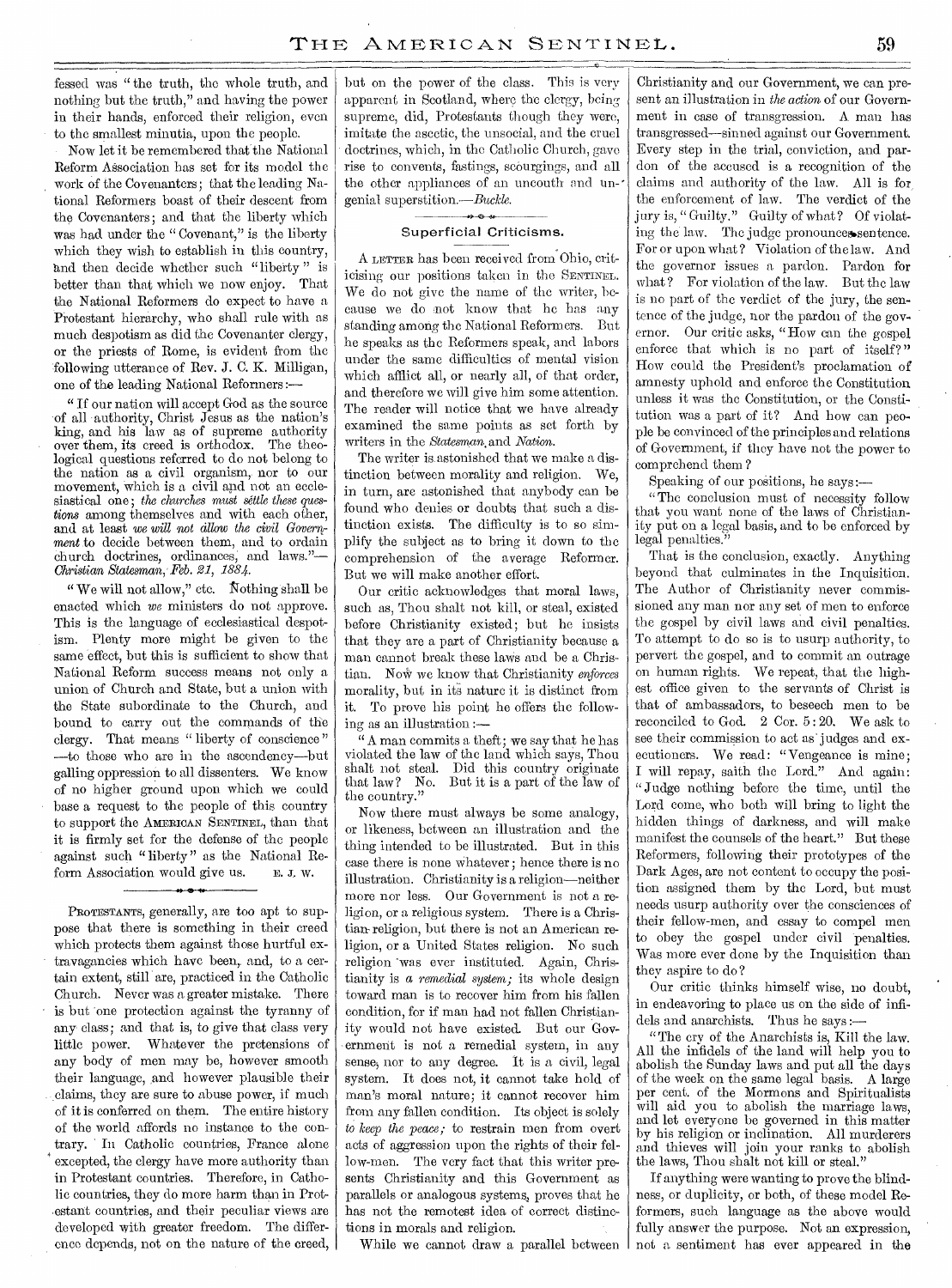SENTINEL which would justify such a slanderous accusation. We have always been explicit in our statements that it is the duty of civil Government to protect its citizens and secure the rights of all classes and persons. We have distinctly said that it is the duty of the Government to protect the marriage institution, and that there ought to be a uniform or national law respecting divorce. We say this, *became marriage is not a Christian or religious institution.* If it were, then none but Christians would have a right to get married, and then it would belong to the church alone. But it is not an institution of that nature ; and when National Reformers talk about "the Christian law of marriage," and when they say that the race is indebted to Christianity for the marriage institution, we know that it is spoken in ignorance or perverseness.

Here we will copy from the *Christian Statesman* of February 24, 1887, a double item which appears under the head of " Clashing Voices : "—

" In short, the incorporation of religion into the laws of the State, marks the decline of religion in the hearts of the people. And this is what the Religious Amendment party is trying and pleading to bring about. Every. American citizen should fight such an enactment to the last man."—D. *C. Marr, in St. Louis Republican.* 

" If so, then to prevent the decline of religion, we must blot from our legislation all laws against murder, theft, and Sabbath breaking, for these are religious principles taken from the decalogue, and incorporated into nearly all our State constitutions. Your blunder is in supposing that the State cannot adopt the moral law of the Bible without uniting with some church."—M. *A. Gault.* 

The characteristic " clashing" in this and other utterances of Mr. Gault is a clashing with common sense. If they will not be convinced of their errors, others may be made to see them.

If there were a nation of infidels to erect a Government, we should expect them to enact laws against murder, theft, adultery, and perjury, because these are offenses, not merely against religion, but *against human rights.*  These laws are founded in our natures; they rest upon the relations instituted by the Creator when he created the race; they do not belong to any nation, Government, or religion. They are no more peculiar to Christianity than they are to Mohammedanism. But if that nation should enact laws in favor of baptism or the Lord's Supper, we should all be surprised, for these are Christian institutions, with which infidels have nothing to do. We should not expect them to enact laws concerning the Sabbath, blasphemy, or worship of any kind ; because these, though a part of the decalogue, are religious laws,they relate to our duty directly to God, not to our fellow-men.

#### NATIONAL REFORMERS CONDEMNED BY WEBSTER.

On the word " religion," Webster's dictionary says:—

" Religion, *as distinct from* virtue or *morality,*  consists of the performance of the duties we owe directly to God, from a principle of obedience to his will. Hence we often speak of

religion and virtue as different branches of one system, or the duties of the first and second tables of the law."

But this refers to what is properly called *natural religion,* for the precepts on both tables of the law grow out of relations established .in creation. In this respect they are entirely unlike Christian precepts, which grow out of our relations *as sinners.* This paragraph from Webster, though it casts light upon the subject under, consideration, as it marks a clear distinction between religion and morality, does not reach to *the whole truth* after which we are inquiring. We read again from Webster on the word " religion : "-

"Any system of faith and worship. In this sense, religion comprehends the belief of pagans and Mohammedans, as well as of Christians; any religion consisting in the belief of a superior power or powers governing the world, and in the worship of such power or powers. Thus we speak of the religion of the Turks, of the Hindoos, of the Indians, etc., as well as of the Christian religion. We speak of false religion as well as of true religion."

Webster also says :—

" The practice of moral duties without a belief in a divine Lawgiver, and without reference to his will or commands, is not religion."

These declarations are plain as they are truthful. It takes so little reasoning power to recognize this distinction that we are inclined to believe the denial of it by the Reformers is mostly perverseness. " Rev. M. A. Gault" is one of the most persistent in his disregard of this distinction, and we shall not attempt to locate him in either class—the ignorant or the perverse. Sometimes it would seem that he belongs to both. He has even gone so far as to say, in the *Statesman,* that if our Constitution forbids religious legislation, then we cannot legislate concerning murder and theft, for these are religious questions!

We have never expressed any desire to have all the days of the week put on the same legal basis; we are not opposed to the Government making the Sunday a legal holiday. But we are opposed to enforcing its observance on all classes 'under the misleading name of "the Christian Sabbath." The Sabbath, as given to us in the Bible, is an institution as old as creation ; instituted before the fall of man; and therefore it antedates Christianity. It is no more a part of, or peculiar to, Christianity, than is marriage. There is no such institution as the Christian Sabbath. And no class of religionists treat the Sabbath as they treat Christian institutions. This point we will demonstrate, but, not to lengthen this article unduly, we will defer it for future consideration.

One more point in the letter of our critic we will notice :—

" Let us see what religion is. James  $1:27:$ Pure religion and undefiled before God and the Father is this, To visit the fatherless and widows in their affliction, and to keep himself unspotted from the world.' What is this but morality?"

Very well said. And now will the writer be so kind as to inform us if he wishes to put this article of religion " on a legal basis "? Would he compel, under civil penalties, all

classes of citizens to visit the fatherless and widows? Will he ask the Legislature to make a law that all people shall keep themselves unspotted from the world? and if such a law were enacted, will he inform us by what means he would have it enforced ? Satisfactory answers to these questions will prove that he has intelligent ideas concerning the enforcement of religion by civil law. But until we receive such answers, we must be permitted to doubt on that subject.

J. H. W.

### Civil or Religious, Which?

LAST month we showed that the universal demand for Sunday laws is the wave upon which National Reform will ride to success and that this is the issue under cover of which the unsuspecting nation will be plunged into the evils of a union of Church and State. We showed that the passing of all laws enforcing the observance of Sunday is essentially religious legislation, because Sunday is wholly a religious thing, and laws enforcing its observance must be based upon religious grounds, for the thing itself exists upon no other grounds. Of course the National Reform Association itself does not propose legislation, whether in favor of Sunday observance or anything else, upon any other than religious grounds. But there are thousands of people who pretend to stolidly oppose any such legislation, yet who, at the same time, strive most strenuously to secure the enactment of laws enforcing Sunday observance, under the plea that such laws have nothing to do with Sunday as a religious institution, but entirely as a "police regulation ; " that such laws have nothing at all to do with religion, but are wholly in the interests of health, education, patriotism, etc. But every such plea is a sheer fallacy. We have read a good many arguments based upon this plea, even in court decisions, but never yet have we read one in which the plea was fairly sustained. Nor can the thing ever be done, because to do so there has to be *established,*  that which is always attempted, a distinction between what are called the civil and what the religious aspects of the day. But no such distinction can ever be shown, because it does not exist. They may call it Sabbath, Christian Sabbath, Lord's day, or whatever else they please, the institution is wholly a religious one. Its duties and its obligations pertain solely to the church, and it has no civil aspects, and never can have any.

But perhaps as good a way as any to show this would be to set down some of the arguments that have been made in the endeavor to justify Sunday laws on a civil basis. One of the most prominent, and perhaps the best known, of the advocates of this theory, is Rev. - Wilbur F. Crafts, of Brooklyn, New York. He has written a book entitled "The Sabbath for Man," which the Woman's Christian Temperance Union commands to be kept in constant circulation. He tries to make it appear that Sunday laws and their enforcement have nothing to do with religion, but have " relation to health, education, home virtue, and patriotism," and his attempt is crowned with the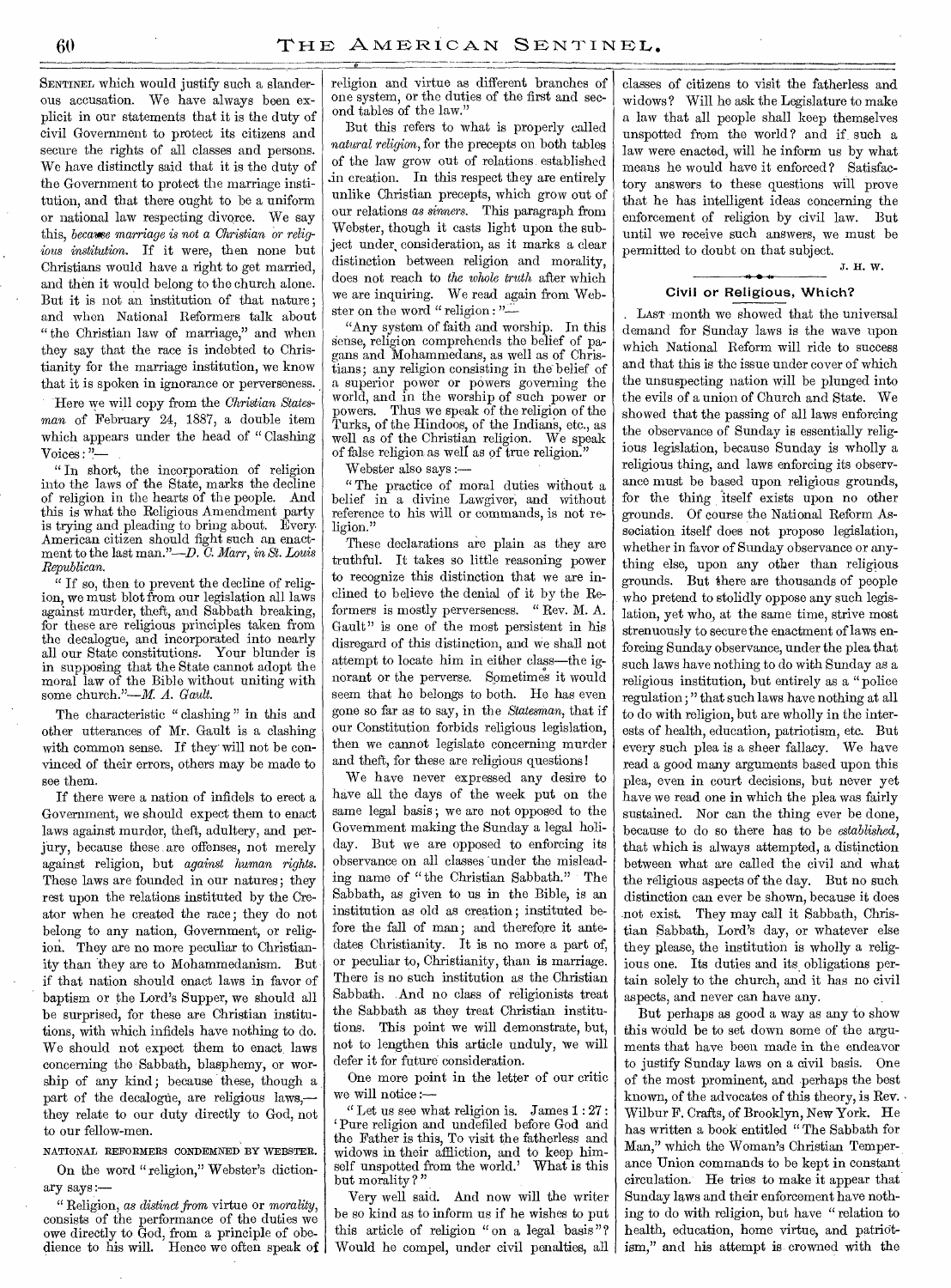usual success of such efforts, that is, to prove emphatically the contrary. He says :—

"Such a day [as is secured by *well-enforced*  Sabbath laws] causes rich and poor to meet on the platform of "—What suppose you, reader? On the platform of " health " interests? of " educational " interests? of the blessings of " home virtues "? on the platform of " patriotism"? Not at all. But " causes rich and poor to meet on the platform of *religious*  equality." Yet Sunday laws *well-enforced* have 'no relation to religion 1 Again:—

" Liberty allows the majority no right . . . to enforce its religion upon others. But inasmuch as more than three-fourths of the population are members or adherents of Christian churches, and so accustomed to set apart the first day of each week for rest and religion; and inasmuch as it is the conviction of this majority that the nation cannot be preserved without religion, nor religion without the Sabbath, nor the Sabbath without laws, therefore Sabbath laws are enacted,  $x$  &c.

• Let us analyze this. (a) The nation cannot be preserved without *religion.* (b) But religion cannot be preserved without the *Sabbath. (c)* But the Sabbath cannot be preserved without *laws. Now* if these laws are to preserve the Sabbath *that* the Sabbath may preserve *religion,* it inevitably follows that all such laws are enacted in the interests of religion solely.

To obtain proof that Sunday laws "in relation to health" are justifiable, Mr. Crafts sent out the following question :-

4" In your observation of clerks, mechanics, and other employes, which class are in the best physical and mental condition for the renewal of business on Monday morning, those who are church-goers, or those who spend the Sabbaths in picnics and other pleasures?"

To secure testimony to show whether Sun-, day laws are justifiable on the score of health, he inquires which class has the better health on Mondays, *church-goers* or non-church-goers and yet Sunday laws have no relation to religion !I

. But what answer did he get? He says he received written answers from about one hundred and fifty persons, and "the general answer is ' church-goers.'" One says, "The church-goers are worth twenty-five per cent. more on an average." Another says, " Churchgoers. Their conscience is void of offense. Their mental peace and comfort impart increased power and endurance to the physical system." Another says, " Many workingmen have told me that a short, practical sermon rests them." Another *says, "The* church-goers are as fresh as larks, while the pleasuregoers have aches in the head, heart, and home, and so come into the week all out of breath." Mr. Clem. Studebaker answers, " My observation is, that clerks and mechanics who spend their Sabbaths in church and Sabbathschool work are the best fitted for the duties of the office or shop on Monday morning." And Col. Franklin Fairbanks answers, " Those who attend church and Sunday-school on Sunday are the most valuable in our business. I can tell the difference between them and the others by their work in the shop." And last, Dr. Crafts says, " Scores of manufacturers and merchants on both sides of the sea, agree

that those who go to church on Sunday are best fitted to go to work on Monday."

Now we do not object at all to these statements. We do not doubt in the least that such is the fact in the case, as a rule. We freely admit that Sabbath-keeping, churchgoing people are better off in every respect than are those who are not such kind of people. It is not at all to the statements, nor to the fact, that we object. But we do most decidedly object *to the use that he makes of them* in his argument. For if his argument proves anything at all, it proves positively that laws should be enacted compelling everybody *to go to church* on Sunday.

Mark, his proposition is that "laws requiring that the people shall rest on Sunday from the exciting pursuit of gain and amusement are consistent with liberty in the same way as other health laws." But all his proofs show that it is the church-goers who above all have the best health. The only conclusion therefore that can be drawn from his premises is that the State should enact laws compelling everybody to go to church on Sunday, and listen to a short, practical sermon to rest them, because their health will be twenty-five per cent. better than if they don't. And so all such laws "are consistent with liberty in the same way as other health laws." And yet Sunday laws well enforced have no relation to religion! And so will end, logically, every argument that is ever made to justify Sunday laws on a "civil basis." We say again, There is no such basis, and nothing is needed to more plainly prove it than do these attempts to prove that there is, which always end in proving the opposite.

Thus says Mr. Crafts:—

"Sabbath laws for protecting the worshiping day of the prevailing *religion, . . .* are vindicated."

And so he goes on, insisting all the time that Sunday laws must have " no relation to religion," yet proving by every line of argument, in spite of his propositions, and in spite of logic, that such laws are wholly in the interests of religion. So it is; and always will be, with everyone who attempts the task. All of this goes to show that the animus of the whole discussion is the Sunday as a *religious*  institution, and the enforcement of its observance as such. A further illustration of this is seen in the above quotation. Notice, he says the " majority has no right to enforce its religion upon otheis." Then without the slightest break, or hesitation, he goes right forward and declares that a majority " are members or adherents of the Christian churches, and have set apart the first day of each week," etc., etc., and winds up with the demand for laws for the enforcement of Sunday *"for the preservation of religion,* in obedience to the will of that majority.'

After all this we are not surprised to find him sanctioning an exposition(?) of the first Amendment to the Constitution, " Congress shall make no law respecting an establishment of religion or prohibiting the free exercise thereof." He calls it "that much misunderstood article of the National Constitution," and says

" President Charles E. Knox, D. D., of the German Seminary at Bloomfield, N. J., in a *very able paper* on the ' Attitude of Our Foreign Population toward the Sabbath,' urges that this Amendment needs to be expounded everywhere to our foreign population. It should be shown to them that while Congress possesses no law-making power in respect to an establishment of religion, it may, and *does,* and *always has,* passed laws which have respect to religion."

Then our foreign population are to be informed, are they, that Congress " may, and does, and always has," violated the Constitution? That would be an exposition of this article indeed. This will be news to the National Reform Association, too, as well as to the rest of us. We feel almost sure that if Dr. Crafts can convince that Association of the truth of this exposition, he will be promoted to great honor. However, we doubt his ability to do it. First, because this statement of Mr. Knox is notoriously false; and  $\cdot$ secondly, because the idea advanced by Mr. Crafts himself that the enactment of Sabbath laws is " not in violation of this article," stands contradicted by the United States Senate, in that, when in 1830 it was petitioned to legislate on this very subject of Sunday, it declared that such action would be unconstitutional.

A. T. J.

# Church and State.

EVANGELICAL MOVEMENT FOR THEIR ALLIANCE.

**e 46.** 

THE following interview published in the San Francisco *Chronicle,* July 4, is a very becoming item for the national 'holiday, and shows that the National Reform movement is not passing along unobserved. It likewise shows that that movement is not always going to have the plain, smooth sailing it has had hitherto. We hope the *Chronicle* will go on with this good work, and not weary of such well doing.

"Are you aware," said a prominent clergyman of this city to a *Chronicle* reporter yesterday, " that there is a great and growing society in this country called the National Reform Association, the object of which is the practical union of Church and State?"

"Certainly not," was the reply. "Is there any movement of that sort on this coast?"

" No, not as yet, but I understand that a branch society is about to be organized in this city, and the Woman's Christian Temperance Union, which is in close affiliation with the National Reform Association, has a numerous following on this coast. The headquarters of the association are in Philadelphia, where its organ, the *Christian Statesman,* is published, and there are State branch organizations in many of the States. The organization is a strong one. It has among its 120 vice-presidents eighty prominent clergymen of different denominations, including eleven bishops, ten college presidents and professors, one governor, three ex-governors, nine Supreme Court justices, one Judge of the United States District Court, and seven prominent officials of the Woman's Christian Temperance Union, including Miss Willard, its president. Two years ago, at the suggestion of Miss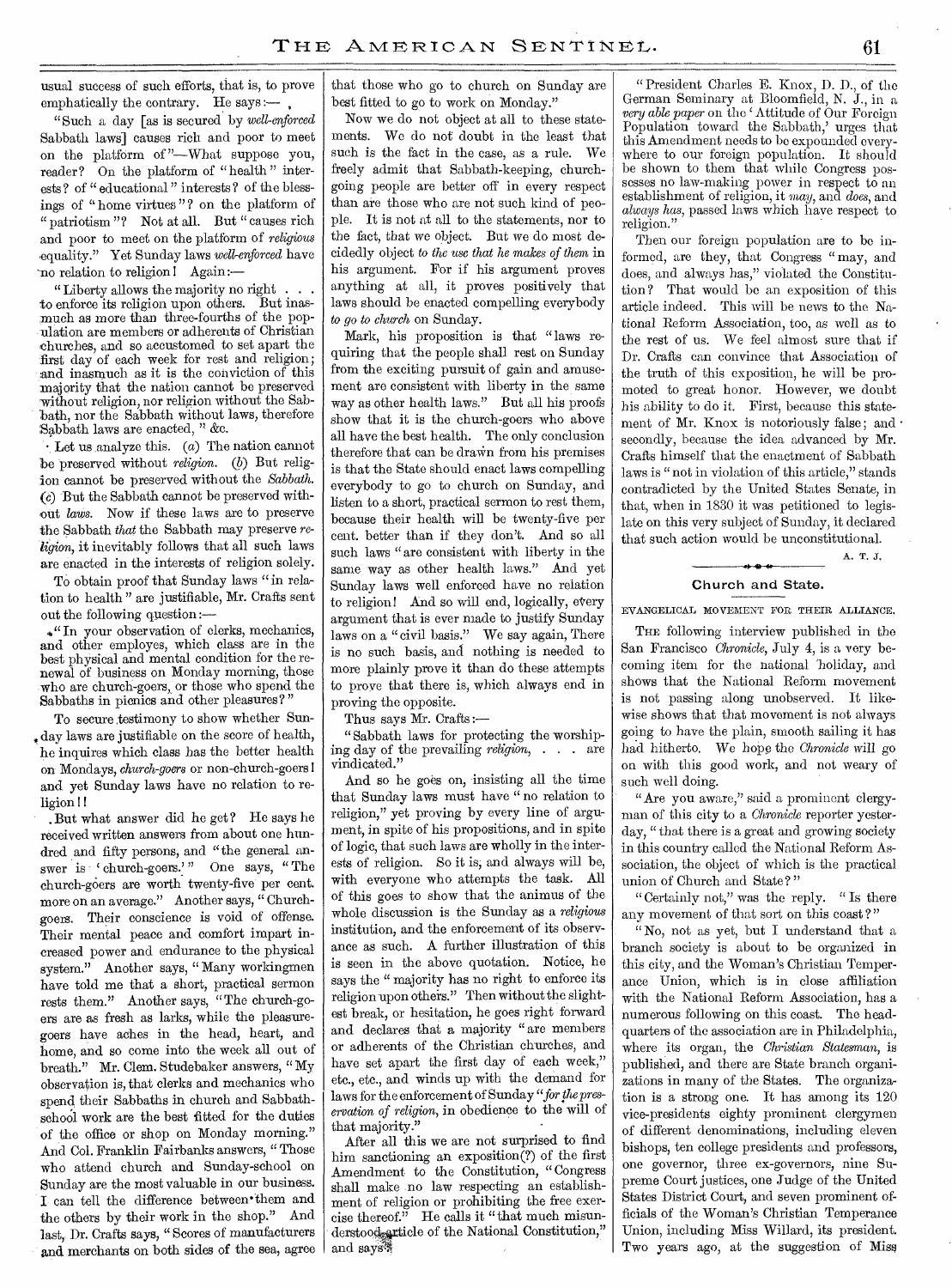Willard, the National Convention of the Woman's Christian Temperance Union created a special department of its work to co-operate with the National Reform Association, and Mrs. Bateham, of Ohio, one of the vice-presidents of the National Relief Association, was made general superintendent."

" What are the objects of this so-called Reform Association?"

" A fundamental change in the national Constitution by means of what is called a Christian amendment, which will practically overturn the secular character of the Government and unite Church and State. Its avowed intention is to afford a basis of organic law for the general enforcement of Sunday observance, the reading of the Bible in the public schools, etc."

"You do not think there is any probability of its effecting its purpose, do you ? "

" Certainly I do. Having secured the cooperation of the Woman's Temperance Union, it is now bidding, through the union, for that of the Knights of Labor and other workingmen's organizations. At the Workingmen's Assembly in Cleveland, 0., Mrs. Woodbridge, an official of the Reform Association and Woman's Union, made an appeal and proposition to that effect, which, it is stated, received favorable consideration."

"Do all of the clergy and religious press favor this movement?"

"No, not all. A few of us are opposed to it, but the majority of the clergy and the religious papers favor it. They have a mistaken idea that it would enhance the power of Christianity, whereas, I believe, it would weaken it greatly."

" In what way ? "

" BY awakening a strong current of popular opposition to Christianity, and developing in the church an arrogant and overbearing spirit. The whole history of Church and State unions confirms the fact that they are not only bad for the State but bad for the church. It was for this reason that the founders of our Government provided in the Constitution for their complete separation."

" Which one of the religious denominations takes the lead in this movement?"

"The Presbyterian, perhaps, but all, or nearly all, the denominations called 'Evangelical' favor it. The Reformed Presbyterians and United Presbyterians are particularly interested in the movement. Rev. Dr. Gibson, of this city, Moderator of the last General Assembly of the United Presbyterian Church of Philadelphia, is a vice-president of the National Reform Association, and I am told that it is his intention on his return from Europe, where he now is on a vacation, to organize a State branch of the National Reform Association in California, in which the different evangelical denominations will unite."

"Are there any other widespread organizations which favor this Church and State movement?"

"Yes; the Prohibition party is committed to it, in its national platform, adopted in .Pittsburg in 1884, and the platforms of the State Prohibition Conventions in Massachusetts, Pennsylvania, Ohio, Michigan, Texas, and many other States contain a distinct indorsement of National Reform measures. Now, while one of these organizations, working alone, might give no cause to fear its success, there is, in my opinion, ground for apprehension that they may, by uniting their forces, eventually accomplish their object. But it will not be without a fearful struggle, such as this country has not yet seen, except on the slavery question, and there are many who look for another civil war from this source before the close of the present century. General Grant once said that if there was another civil war in this country it was more likely to be on this issue than any other, and in one of his last speeches, that at Des Moines, he emphatically reprobated the proposed union of Church and State. Senator Charles Sumner and Governor John A. Andrews, of Massachusetts, are among these master minds who have foreseen this danger to the republic and advised guarding against it."

# The Evils of National Religion.

THAN the evil of confounding common morality with Christian ethics, of mixing politics with religion, of connecting State and Church, there is none which in itself seems more' insignificant but which in its workings has -proved itself more disastrous to all the interests of mankind. That it is an evil at all, the mass of mankind has been astonishingly slow to learn; and there are not a few even in our time who as yet do not recognize it as such. But now that the mistakes of the past are before us and generally seen in their true light, and looking back upon the long and wearisome days of instruction and discipline, how inexpressibly cruel has been the mode of teaching and how enormously great the price of learning !

Clearly distinguishing between the things belonging to Cesar and those belonging to God, the good and wise Master bade all to render to each his due. And for centuries his own obeyed the precept. Not so the pagans. These, rejecting the knowledge of the true God proclaimed to them, and thus refusing to render unto God the things that are God's, sought to prevent his own people from doing so also and required of them to do homage unto the national gods. And paganism ruled the world. Pontifex maximus of its religions no less than sovereign in affairs of State, emperor followed emperor in directing every power at his command against the Christ of God and all who dared to name him Lord. Then Christians, more than can be numbered, rather than deny their faith, sealed it with their blood. • The honor to die for the Lord and his cause some coveted, others accepted, while suckling babes were not spared.

Alas, that the Christian Church of those days, and later, profited not by its own bitter experience—that Christians ever forgot the precept of their Master! There were then, and there have been at all times, those who did not forget, who closely distines all between the provinces of politics religion,

who deprecated all interference of the one with the other, and who condemned persecution. But their voices were raised in vain. No sooner did the opportunity offer than, 0 day of evil! the Christian religion itself was made a matter of politics, and politics a matter of religion—than the Christian Church gave itself to the State and the State to the Church. Whether for better or worse, history must tell.

During the past centuries the power of the State had been employed against the Church; now with the time of their courtship and marriage came also the day of retaliation. Had the sovereigns of this world thus far repressed the Christian religion in deference to paganism ? now began they the work of exterminating the heathen superstitions in deference to Christianity. But the means and methods adopted for its doing were little better than those before employed against the very religion they now sought to propagate. Following his victory over Maxentius, a political rival and a vehement defender of official heathenism, and ascribing his success to the God of the Christians, *Constantine* at once enlarged the *Galerian* edict of toleration and proclaimed religious liberty throughout his domain.

The all-absorbing question which then agitated the minds of men concerned the power of State. Paganism struggled with might and main to retain its hold and Christianity was determined to seize it. The latter obtained complete dominion; and thus for the first time in their history was the marriage of State and Church effected—a relation which has continued with little interruption, but with ever varying phases and fortunes, up to our own time. And what has been the fruit? • Certainly the little good which has come of it might have been achieved without it, and much more too, and all in a manner legitimate ; but the amount of evils and wrong-doing of which it has been the cause or occasion, direct or indirect, is simply incalculable.

The very thought of the deeds perpetrated in the name of justice and holy religion, and committed for their apparent benefit, is sufficient to rend the human heart with feelings of shame and indignation. Much has been said, and something can be said, in palliation of the mistakes then made and of the atrocities committed; it has been maintained that the accounts given of them are exaggerating; and that this be so, must be the fond hope of everyone humane of heart. But the facts, as far as they are known with certainty, alone are more than enough to show whither men will drift and what men will do as soon as they follow their own counsel rather than the wisdom of God.

By its victory over heathenism and its exaltation, if such it can be called, to the dignity of a national religion, Christianity had indeed subdued but by no means as yet destroyed its old and bitter foe. The struggle was as yet not ended: Besides, by its very deliverance from this, its old thralldom, it was imperceptibly subjected to another and new condition of servitude, and it is not difficult to say which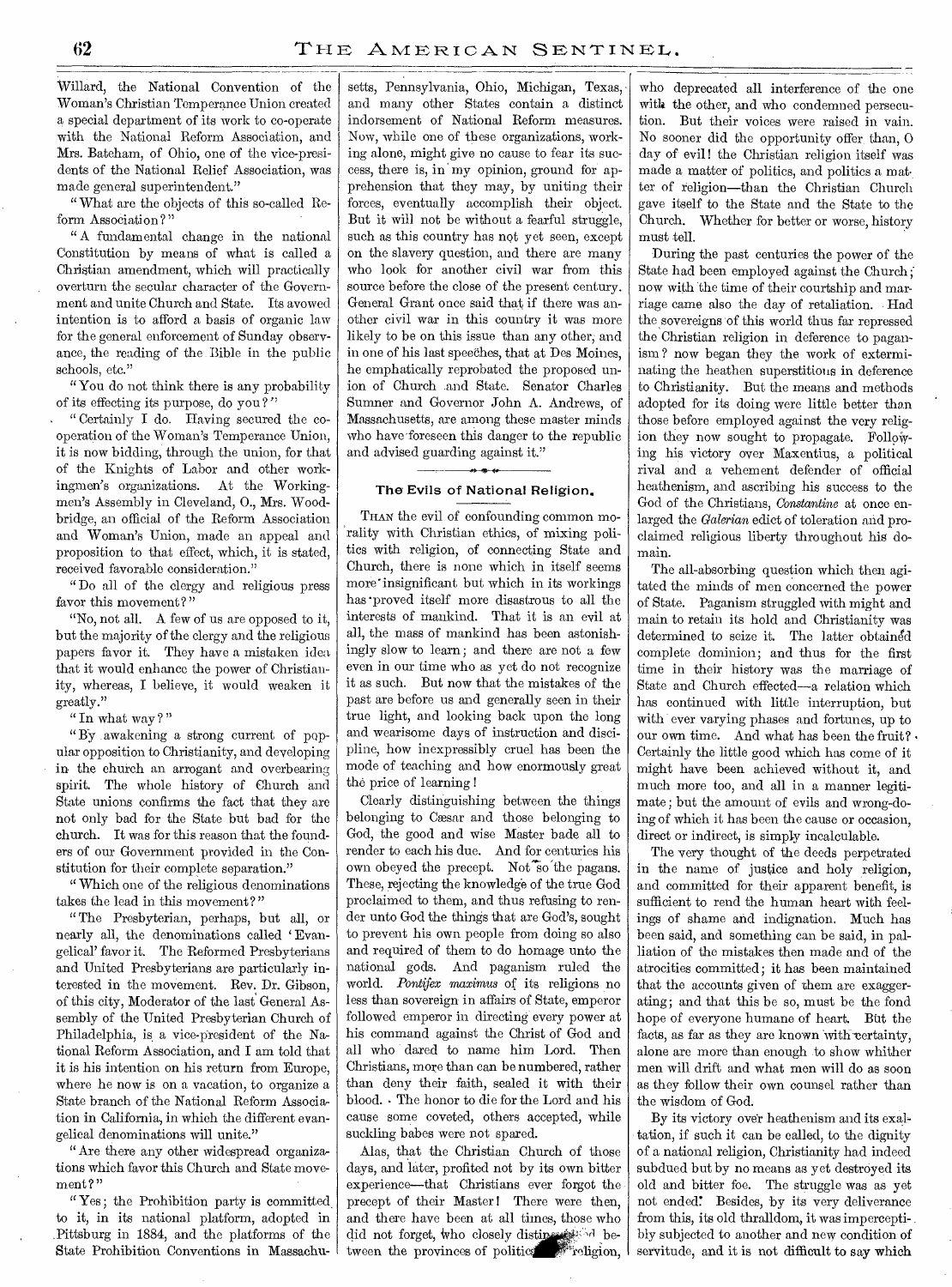of the two in the end proved to be the worse. The church, like a persecuted slave, first set free and then wedded to a self-willed lord, was delivered from the heavy hands of an imperial *pontifex maximus* only to be placed into the strong hands of an imperial summus episcopus —there to remain for many long and weary days.

Its new lord and lords, while they slowly and surely assumed control of the church, -first tolerated but soon took it upon themselves wholly to drive out and destroy such of its enemies as were left. By imperial decree the temples of the gods were plundered and closed, destroyed, or re-opened for Christian worship ; pagan sacrifices were forbidden under penalty of death; the property of the disobedient was confiscated, while they themselves were sent into banishment, apostasy and return to the old superstition were branded officially as crimes and high treason, a premium was put upon connection with the church, and many civil advantages were connected with offices ecclesiastic. Too well did the husband protect the newly-acquired wife; lavishly did he provide for her wants, and zealously did he indulge her reasonable desires and her whims as well—so great was the ardor of first love.

Meanwhile, as the wife sometimes obtains the mastery over the husband, so here. At first their relation assumed the character of a *Caesarlo-papia,* then followed the *Papo-caesario.*  First the State presumed to dictate to the church; but gradually the latter asserted its rights not only but it began to dictate to the State. In the East, to be sure, the sovereign lords of State generally maintained their dignity, that is, they continued to toy with the church pretty much as they pleased; and a lucrative employment they found it to be, goodly sums being paid them quite frequently for the office of a bishop, and for like favors. But in the West affairs assumed an entirely different phase. Here slowly and wearily; but steadily and surely, the Papal hierarchy established itself-that monster prolific of a thousand woes to the States and churches of the world, even to this day.

Alas, how the once pure and lovely bride had degenerated! Espoused to one husband after another, and these devoted to politics, to intrigue, and to the waging of wars, why marvel that she herself forgot both her station and mission, that her virgin graces and peaceful habits gave place to Amazonian passions and outrageous excesses. Then was the word of God bound, lest the people, should be undeceived; and in its stead was set up the *ignis*fatuus of uncertain tradition. The entire fabric of the church was gradually reconstructed from top to bottom. Even the Old Foundation, elect and precious, was rejected. Yet not altogether rejected. In view of past service and of probable present usefulness, the venerable Corner-stone was not wholly left out of the new structure; fitted and framed anew, it was fixed in a place, high and dry, like a trader's sign, and for no better purpose.— State, Church, and School.

#### Sunday Prohibition.

THE report of the "Committee on the Sabbath," at the late Reformed Presbyterian Synod, says :—

"Sunday saloons rob the working classes of their week's pay, and turn the workingman's home into a very hell."

Indeed ! It is the *Sunday* saloon that robs. people! It is the *Sunday* saloon that turns people's homes into a hell! What a wicked thing that *Sunday* saloon is ! Annihilate it by all means before next Sunday comes, so that the working classes may be perfectly secure in their money, and the workingmen's home may be made happy. But by all means let the dear, good, honest, week-day saloon, that makes gentle the brutish husband, that makes kind the cruel father, that protects the promising-youth, that turns the workingman's home into a paradise—let it remain, and touch it not, for a blessing is in it. Robbery and hell are found alone in the *Sunday* saloon.

But what makes the *Sunday* saloon so intensely. bad that it must be denounced more than any other saloon? Any saloon at all is an unmitigated curse. Then why condone it on week-days by condemning it only on Sunday? If the *Sunday* saloon can be abolished, why cannot all be abolished? There is quite a large class of people who, realizing that the sale of intoxicants cannot yet be absolutely prohibited, propose to cut off as many saloons as possible by high license. This the Prohibitionists denominate "a covenant with death and an agreement with hell." Very well. Then these same Prohibitionists will loudly denounce the *Sunday* saloon and demand laws that shall close the saloons on Sunday but let them run full blast all 'the rest of the week. What is that then but "a covenant with death and an agreement with hell," just as much as is the other? The high license folks say, " If we can't yet abolish all, we will abolish all we can." This the Prohibitionists denounce in unmeasured terms, and then say the same thing, only in other words. We wish the Prohibitionists would stick to their text, and not so stultify themselves. Prohibition absolute, everywhere, all the time, and forever, say we:

# BIBLE—READINGS.

IN TWO NUMBERS EMBRACING A PORTION OF THE BIBLE COURSE AT HEALDSBURG COLLEGE.

#### BY ELD. E. J. WAGGONER.

THESE Readings were prepared especially for the use of colporters and those who intend to conduct Bible-readings in missionary fields, and they present a connected chain of argument upon the fundamental doctrines of Presen

|                                                                                                                                                                                                                                                                                                                    |             | No. Ques.                                                                                         |
|--------------------------------------------------------------------------------------------------------------------------------------------------------------------------------------------------------------------------------------------------------------------------------------------------------------------|-------------|---------------------------------------------------------------------------------------------------|
|                                                                                                                                                                                                                                                                                                                    |             | No. Ques.<br>$\ldots$ 93 The Law of God, No. 4 32<br>$\ldots$ 93 The $\ldots$ aw of God, No. 4 32 |
| Daniel 7  93                                                                                                                                                                                                                                                                                                       |             |                                                                                                   |
|                                                                                                                                                                                                                                                                                                                    |             |                                                                                                   |
| Daniel 9 $\ldots$ $\ldots$ $\ldots$ $\ldots$ $\ldots$ $\ldots$ 94                                                                                                                                                                                                                                                  |             |                                                                                                   |
|                                                                                                                                                                                                                                                                                                                    |             |                                                                                                   |
|                                                                                                                                                                                                                                                                                                                    |             |                                                                                                   |
|                                                                                                                                                                                                                                                                                                                    |             |                                                                                                   |
|                                                                                                                                                                                                                                                                                                                    |             |                                                                                                   |
| NUMBER TWO contains 46 pages, embracing twenty-two read-                                                                                                                                                                                                                                                           |             |                                                                                                   |
| ings, as follows:-                                                                                                                                                                                                                                                                                                 |             |                                                                                                   |
|                                                                                                                                                                                                                                                                                                                    |             |                                                                                                   |
|                                                                                                                                                                                                                                                                                                                    |             | No. Ques.                                                                                         |
|                                                                                                                                                                                                                                                                                                                    | No. Ques. 1 | 2 Corinthians $5:8$ $18$                                                                          |
| The Sabbath, No. $1, \ldots, 51$<br>$(1, 2, \ldots, 49)$                                                                                                                                                                                                                                                           |             | Luke $28:39-43 \ldots  16$                                                                        |
|                                                                                                                                                                                                                                                                                                                    |             | $1$ Peter $8:18-20$ 10                                                                            |
| $\begin{array}{c}\n\alpha \\ \alpha \\ \vdots \\ \alpha\n\end{array}$ $\begin{array}{c}\n\alpha \\ \alpha \\ \vdots \\ \alpha\n\end{array}$ $\begin{array}{c}\n\alpha \\ \alpha \\ \vdots \\ \alpha\n\end{array}$ $\begin{array}{c}\n\alpha \\ \alpha \\ \vdots \\ \alpha\n\end{array}$<br>Colossians $2:14-17$ 19 |             | Luke $16:19-31$ 37                                                                                |
|                                                                                                                                                                                                                                                                                                                    |             |                                                                                                   |
|                                                                                                                                                                                                                                                                                                                    |             |                                                                                                   |
|                                                                                                                                                                                                                                                                                                                    |             | Punishment of the Wicked70                                                                        |
| Second Coming of Christ $64$                                                                                                                                                                                                                                                                                       |             | Work of the Spirit, No. $147$<br>$251$                                                            |

Execution  $\begin{bmatrix}\n\text{F1} & \text{F2} & \text{F3} \\
\text{F1} & \text{F2} & \text{F4} \\
\text{F2} & \text{F5} & \text{F6} \\
\text{F3} & \text{F4} & \text{F5} \\
\text{F4} & \text{F5} & \text{F6} \\
\text{F6} & \text{F7} & \text{F8} \\
\text{F7} & \text{F8} & \text{F8} \\
\text{F8} & \text{F9} & \text{F9} \\
\text{F9} & \text{F9} & \text{F9} \\
\text{F9} & \text{F9} &$ 

*Addi* **PACIFIC PRESS**, Oakland, Cal.

# THE GREAT CONTROVERSY BETWEEN CHRIST AND SATAN

DURING THE CHRISTIAN DISPENSATION.

## BY MRS. E. G. WHITE.

*Author of "The Life of Christ," "Sketches from, the Life of Red," "Bible Sanctification," and Other Popular Works.* 

THIS volume presents the most wonderful and intensely interesting history that has ever been written of the great con-flict between Christianity and the Powers of Darkness, as illustrated in the lives of Christian martyrs and reformers on the one hand, and wicked men and persecuting powers on the other. Beginning with our Lord's great prophecy given while viewing Jerusalem from the Mount of Olives, this book outlines the history of the whole dispensation down to the time when- "Sin and sinners are no more; God's entire universe is clean; and the great controversy is forever ended."

Below we give a brief synopsis of the subjects considered— Destruction of Jerusalem; Persecutions in the First Centuries; The Roman Church; The Waldenses; Early Reformers; Luther's Separation from Rome; Luther before the Diet; Progress of the Reformation; Protest of the Princes; Later Reformers; The Two Witnesses; God Honors the Humble; William Miller and His Work; The First, Second, and Third Angels' Messages; The Tarrying Time; The Midnight Cry; The Sanctuary and 2300 Days; An Open and a Shut Door; Modern Revivals; The Investigative Judgment; Origin of Evil; Enmity between Man and Satan; Agency of Evil Spirits; The Snares of Satan; The First Great Deception; Ancient and Modern Spiritualism; Character and Aims of the Papacy; The Coming Conflict; The Scriptures a Safeguard; The Loud Cry of Rev. 18; The Time of Trouble; God's People Delivered; Desolation of the Earth; The Controversy Ended.

The period of history covered by this volume, is one of the deepest interest to all classes of readers. The style of the author is clear, forcible, and often sublime, and, although simple enough in its statements to be understood and appreciated by a child, its eloquence calls forth the admiration of all.

The demand for this popular book is so great that we have had to print *eight editions* of it, and as we have hundreds of agents in the field canvassing we expect to sell many thousand copies of this valuable book during the next few months. If there is no agent in your town please send us your address and we will send you descriptive circulars or have an agent call

upon you. The "Great Controversy" contains over 500 pages; 21 full page Illustrations and Steel Portrait of the Author; printed and bound in the very best style.

*Active Agents Wanted in \_Every Town and County in the United States.* 

For Terms and Territory, Address, PACIFIC PRESS, Publishers, 12th and Castro Streets, Oakland, Cal.

#### THE SABBATH QUESTION IS THE

# *1,EADING SUBJECT OF THE DAY.*

THE GREAT DEMAND OF THE HOUR, FROM THE PULPIT AND THE PRESS, IN SOCIAL CIRCLES AND IN LEGISLATIVE HALLS, IS

That the Sabbath be more strictly observed. To assist the intelligent-minded of our land to have correct viewsof this important question, a book has been prepared which thoroughly discusses the Sabbatic institution in every conceivable phase. Such is the valuable work entitled

# " History of the Sabbath and the First Day of the Week."

BY ELD. J. N. ANDREWS.

This great and exhaustive work is the result of ten years' hard labor and historical research. The book contains 548 12mo pages, and is printed in clear type, on good paper, and is well bound. Price, post-paid, \$2.00.

PACIFIC PRESS, Oakland, Cal.

# HEALDSBURG COLLEGE, *HEALDSBURG, CAL.*

A MODEL EDUCATIONAL INSTITUTION, ESTABLISHED IN 1662.

FIVE YEARS OF GREAT PROSPERITY BECAUSE FOUNDED ON SOUND PRINCIPLES. LABOR COMBINED WITH STUDY.

FOUR courses of instruction, classical, scientific, biblical, and normal ; also preparatory instruction given in a primary and a grammar course.

Instruction thorough and practical, not only in the collegiate courses but especially so in the preparatory courses. Discipline rigid, yet parental, combined with strong moral

and religious influences. Expenses moderate. The whole cost to the student for tuition, board, lodging, lights, washing,—all expenses except for

books and clothes, from \$16 to \$22 per month of four weeks. Fall term begins July 26, 1887. For descriptive catalogue and further information, address the secretary,

W. C. GRAINGER, Hcaldsburg, Cal.

# *THE MINISTRATION OF ANGELS.*

ALSO giving an exposition of the origin, history, and destiny of Satan; containing 144 pages. Price, 20 cents. PACIFIC PRESS, Oakland, Cal,